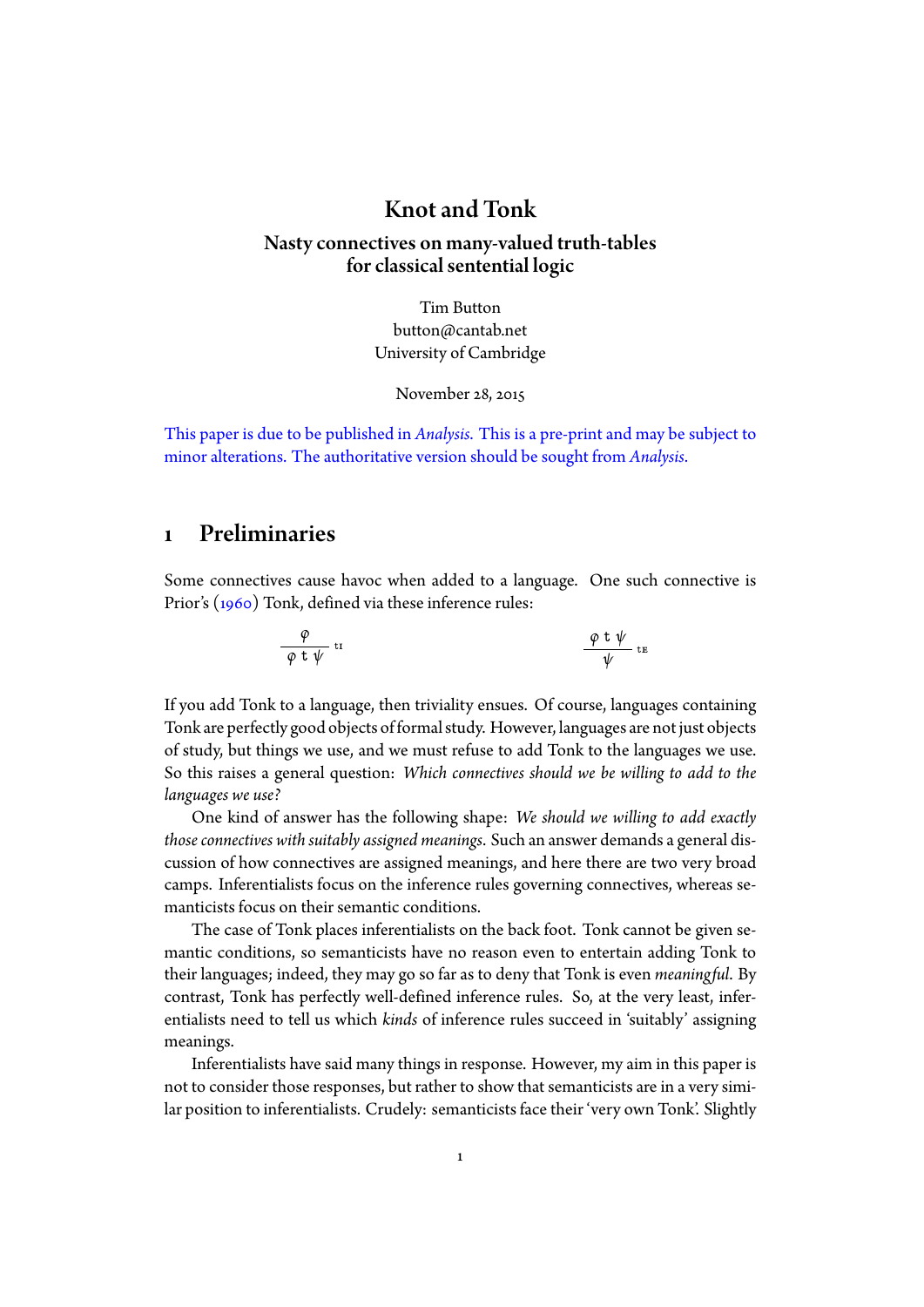more precisely: there are connectives which implement perfectly well-defined semantic functions, but which we should refuse to add to the languages we use. Such *nasty connectives* somewhat even the score between inferentialists and semanticists.

In the next section, I use many-valued truth-tables for classical sentential logic to define a nasty connective, Knot. In  $\S$ <sub>3</sub>, I argue that we should refuse to add Knot to the languages we use. In §4, I show that Knot reverses the standard dialectic surrounding Tonk, and also yields a novel solution to the problem of many-valued truth-tables for classical sentential logic. I reserve all [p](#page-2-0)roofs for §5.

# 2 Many-valued truth-tables and [K](#page-5-0)not

<span id="page-1-1"></span>We are all familiar with the usual system of truth-tables for classical sentential logic:

|               | $\vert - \vert$ | $\wedge$ 1 0 |                             | $V\vert I$ 0      |                   | $\rightarrow$ 1 0 |  |
|---------------|-----------------|--------------|-----------------------------|-------------------|-------------------|-------------------|--|
| $\boxed{1}$ 0 |                 |              | $1 \mid 1 \mid 0$           | $1 \mid 1 \mid 1$ |                   | $1 \mid 1 \mid 0$ |  |
| $\circ$ 1     |                 |              | $\circ$   $\circ$   $\circ$ |                   | $0 \mid 1 \mid 0$ | $0 \mid 1 \mid 1$ |  |

But here is a less usual system of truth-tables, due to Church (1944: 494, 1953: 50; see also Carnap 1943: 73ff.; Smiley 1996: 6; Koslow 2010: 125–6):

|            | $\Box$               | $\wedge$ 1 a b o |                                     |  |  | $\vee$ 1 a b o |  |                                    |  | $\rightarrow$ 1 a b o           |  |                                    |  |
|------------|----------------------|------------------|-------------------------------------|--|--|----------------|--|------------------------------------|--|---------------------------------|--|------------------------------------|--|
|            | $\overline{1\mid o}$ |                  | $1 \vert 1 \vert a \vert b \vert o$ |  |  |                |  | $1 \mid 1 \mid 1 \mid 1 \mid 1$    |  |                                 |  | $1 \mid 1 \quad a \quad b \quad o$ |  |
| $a \mid b$ |                      |                  | $a \mid a$ a o o                    |  |  |                |  | $a \mid 1 \quad a \quad 1 \quad a$ |  | $a \mid 1 \mid 1 \mid b \mid b$ |  |                                    |  |
|            | $b \mid a$           |                  | $b \mid b$ o $b$ o                  |  |  |                |  | $b \mid 1 \mid 1 \mid b \mid b$    |  |                                 |  | $b \mid a \mid a$                  |  |
|            | $\circ$ 1            | 0 0 0 0 0        |                                     |  |  |                |  | $o \mid a \mid b \mid o$           |  | $0 \mid 1 \mid 1 \mid 1 \mid 1$ |  |                                    |  |

Suppose we treat 1 as the only designated semantic value (hence the bold font). Intuitively, this is to say that some premises entail a conclusion iff, whenever all the premises have value 1, the conclusion also has value 1. We have now defined a logic using our fourvalued truth-tables. (Throughout, I take a *logic* just to be any two-place relation which relates sets of sentences—think 'premises'—to individual sentences—think 'conclusion'.) This four-valued definition may be unfamiliar, but the logic it defines is very familiar indeed: it is our old friend, classical sentential logic. Otherwise put: the two different systems of truth-tables yield the very same logic (see Theorem  $_1$ ).

The four-valued system, though, provides us with the opportunity to introduce some genuinely new connectives. So, let *Knot*, symbolised with  $\beta$ , be the one-place connective w[hi](#page-7-0)ch simply swaps  $a$  with  $b$ , but leaves 1 and 0 unchanged.<sup>1</sup> This truth-table illustrates the behaviour of Knot, and of a few related formulas.

<span id="page-1-0"></span><sup>&</sup>lt;sup>1</sup>An anonymous referee noted that Knot can be regarded as a Conflation operator, in Fitting's sense (1994: 123). However, that comparison is imperfect, since this four-valued [sy](#page-1-0)stem is distinctively Boolean (see §5), whereas Fitting defines Conflation for systems which *cannot* have Boolean negation.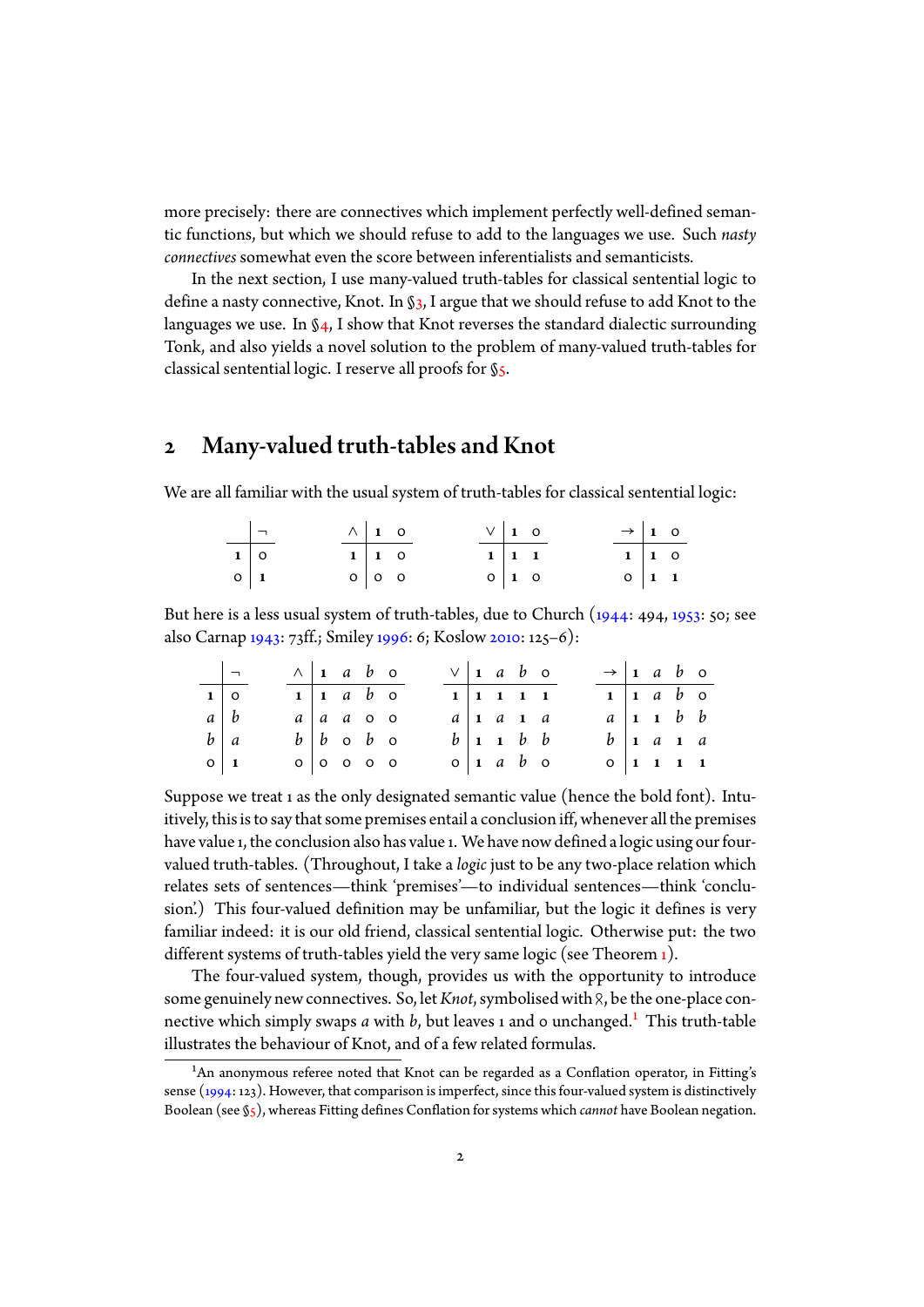|                   |  |                                                              |   | $\rho$ $g \circ \varphi \to \varphi \circ \varphi \lor \neg \varphi \circ g \to g \varphi \circ \neg (\varphi \to g \varphi) \neg \neg (\varphi \to g \varphi)$ |
|-------------------|--|--------------------------------------------------------------|---|-----------------------------------------------------------------------------------------------------------------------------------------------------------------|
|                   |  |                                                              |   |                                                                                                                                                                 |
| $a \mid b \mid b$ |  | $\mathbf{1}$ $\mathbf{1}$ $\mathbf{1}$                       | a |                                                                                                                                                                 |
| $b \mid a \mid a$ |  | $1 \quad 1 \quad a$                                          |   |                                                                                                                                                                 |
|                   |  | $\begin{array}{ccccccc}\n0 & 0 & 1 & 1 & 1 & 1\n\end{array}$ |   |                                                                                                                                                                 |

Now let  $\frac{1}{\lambda}$  be the logic defined using our four-valued truth-tables, for sentences whose only connectives are among <sup>¬</sup>*,*∧*,*∨*,* <sup>→</sup> and . Thanks to the presence of Knot, the logic ⊧ violates four common logical principles (these principles are defined in §5).

First,  $\frac{1}{\overline{8}}$  violates the Substitutivity of Equivalents; that is it violates the principle that substituting a subsentence for a logically equivalent subsentence never affects entailment.Gla[n](#page-5-0)cing at our table, we see that  $p$  and  $p$  are logically equivalent in the sense that  $p \vDash p$  and  $p \vDash p$ ; however, we have  $\vDash p \rightarrow p$  but  $\nvdash p \rightarrow p$ .

Second,  $\frac{1}{\kappa}$  violates →R. Once again, our table confirms that  $p \frac{1}{\kappa} \otimes p$ , but  $\frac{1}{\kappa} p \to \otimes p$ . We can equally regard this as a failure of  $\rightarrow$ -introduction.

Third,  $\frac{1}{\beta}$  violates ∨L. We have  $p \frac{1}{\beta} p \rightarrow \beta p$  and  $\neg p \frac{1}{\beta} p \rightarrow \beta p$ , but  $p \vee \neg p \not\notin p \rightarrow \beta p$ . We can equally regard this as a failure of ∨-elimination.

Finally,  $\frac{1}{8}$  violates ¬R. We have  $\neg (p \rightarrow 8p) \stackrel{1}{\underset{8}{\rightleftharpoons}} \perp$ , but  $\not\equiv \neg (p \rightarrow 8p)$ . We can equally regard this as a failure of ¬-introduction.

### 3 Knot is nasty

<span id="page-2-0"></span>I have just defined a new connective, Knot. Given the discussion of  $\S$ 1, I should now consider whether we should be willing to add Knot to the languages we use. I think that we should refuse to add Knot to our language, since doing so would force us to adopt an undesirable logic.

To be clear, Knot is less horrible than Tonk. Adding Tonk to a la[n](#page-0-0)guage leads to logical triviality, and <del>に</del> is certainly not trivial. However, the lesson of §2 is that, if we add<br>--Knot to our language, then we must abandon the Substitutivity of Equivalents,  $\rightarrow$  R,  $\vee$ L and  $\neg$ r. Classical logic validates all four principles. By contrast, logics lacking all four principles are extremely weak; too weak, I think, for us to want to us[e t](#page-1-1)hem.

Admittedly, such weak logics are not unheralded. Indeed, ⊨ has an exactly similar<br>. *modal* counterpart. $^2$  Let  $\mathcal T$  be a Kripke frame containing two worlds,  $w_{\scriptscriptstyle 1}$  and  $w_{\scriptscriptstyle 2}$ , both of which can see the other, and neither of which can see itself. A valuation on *T* is then an assignment of each atomic sentence to one of four possible values (intuitively, the worlds 'where the [at](#page-2-1)omic sentence is true'), namely:  $1 = \{w_1, w_2\}$ ,  $a = \{w_1\}$ ,  $b = \{w_2\}$ 

<sup>(</sup>In detail: Fitting requires a partial order on the semantic values, with a top and bottom element, such that  $x \le y \Rightarrow \neg x \le \neg y$ ; but if *t* is the top element under  $\le$ , then  $\neg t \le t$  and hence  $t = \neg \neg t \le \neg t$ .)

<span id="page-2-1"></span><sup>&</sup>lt;sup>2</sup>Many thanks to an anonymous referee for supplying this construction.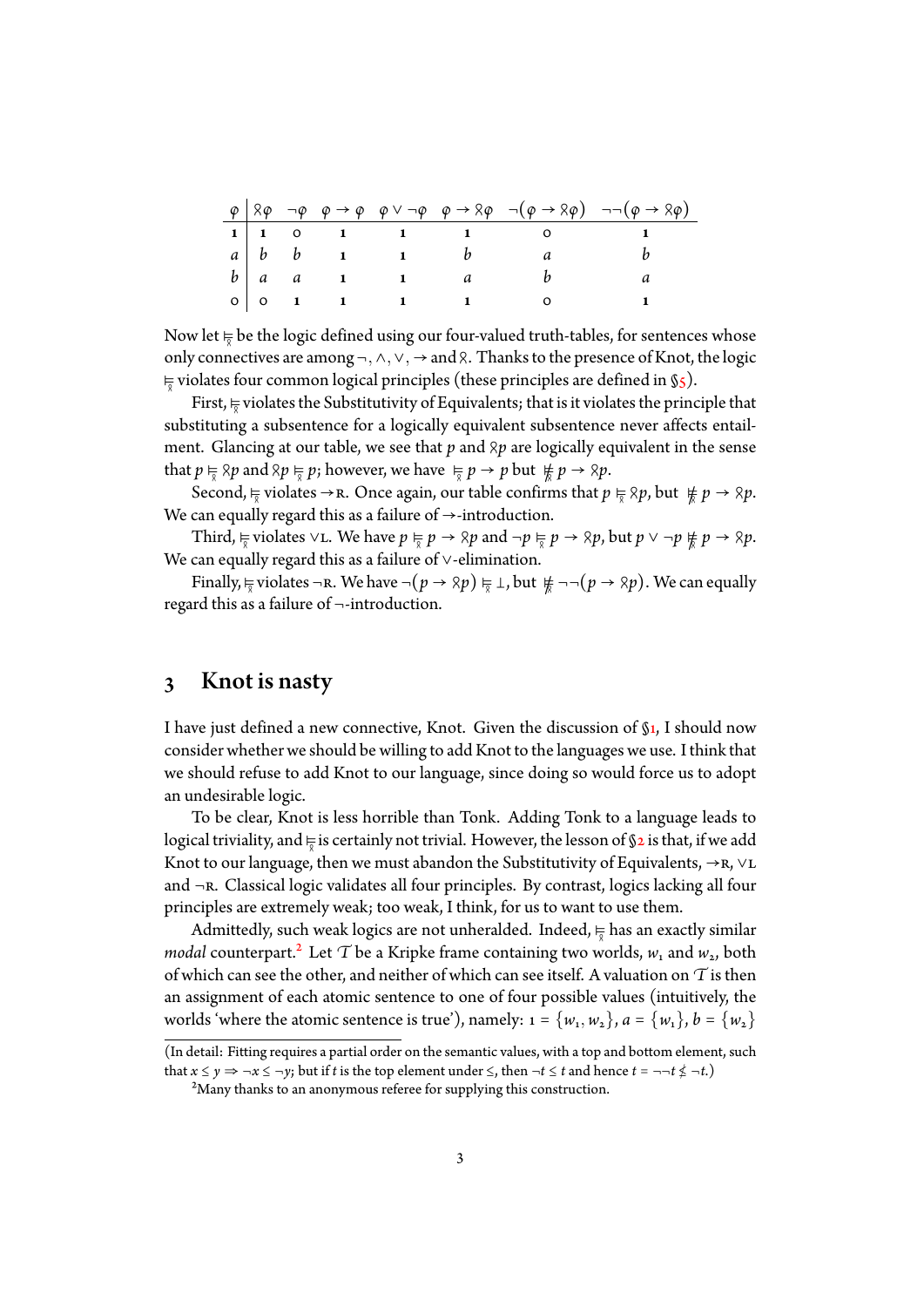and  $o = \emptyset$ . Now let  $\frac{1}{\Box}$  be the global consequence relation for *T*, i.e.:  $\Sigma \vDash \rho$  *iff* no valuation on*T*makes every *σ* ∈ Σ true at all worlds whilst making *ρ* false at some world. It is easy to check that  $\frac{1}{\Box}$  amounts to 'preservation of the value 1', so that  $\frac{1}{\Box}$  and  $\frac{1}{\overline{8}}$  differ only in that one uses the sign ' $\square$ ' where the other uses the sign ' $\aleph$ '.

I mention this construction, since some supervaluationists about vagueness hold that the correct logic for vagueness is obtained by adopting a suitable global consequence relation and reading '□' as a *determinacy* operator (see Williamson 1994: ch.5). Given the equivalence between the two logics  $\frac{1}{\Box}$  and  $\frac{1}{\partial}$ , then, it is worth noting that Knot cannot plausible be read as a determinacy operator. Since  $\frac{1}{2}$  8φ ∨ 8¬φ, reading Knot as a determinacy operator would license the general principle: *either [x is de](#page-11-4)finitely pink, or definitely x is not pink*. Similarly, since  $\frac{1}{2} \varphi \leftrightarrow 88 \varphi$ , it would license the principle: *x is pink iff x is definitely definitely pink*. Both principles violate the vagueness of pink.

This rules out one potential reason for speaking a language which includes Knot. It falls short of showing that no one could ever find a reason to speak a language including Knot. Nonetheless, I suspect that many philosophers will agree that we should no more add Knot than add Tonk to our language, since doing so would leave us with an undesirable logic. In any case, I assume as much for the remainder of the paper.

## 4 Knot lends support to inferentialism

Having refused to add Knot to our language, we may want to say more to justify our decision. In §1, I noted that certain philosophers are prepared to add exactly those connectives with 'suitably' assigned meanings. I then distinguished two broad approaches for considering the meanings of connectives: inferentialists focus on inference rules, whilst seman[ti](#page-0-0)cists focus on semantic conditions. My aim now is to show why Knot helps inferentialists whilst raising problems for semanticists.

Knot clearly implements a well-defined semantic function. So semanticists need, at least, to tell us which *kinds* of semantic constraints succeed in 'suitably' assigning meanings. The situation here reverses the dialectic concerning Tonk perfectly: since Tonk has well-defined inference rules, inferentialists need, at least, to tell us which kinds of inference rules succeed in 'suitably' assigning meanings.

This reversal of fortunes continues. Just as semanticists are untroubled by Tonk, so inferentialists are untroubled by Knot. To see why, note that if Knot *were* somehow added to our language, then it would have to cause the loss of other inference rules. (For example: the inferentialist presumably insists that the conditional is governed by the rules of  $\rightarrow$ -elimination and  $\rightarrow$ -introduction, but we saw in §2 that  $\rightarrow$ -introduction fails in the presence of Knot.) However, the inferentialist has stipulated that these inference rules are to hold *always and without exception*. The inferentialist can therefore legitimately maintain that Knot simply cannot be added to our l[an](#page-1-1)guage, given the (in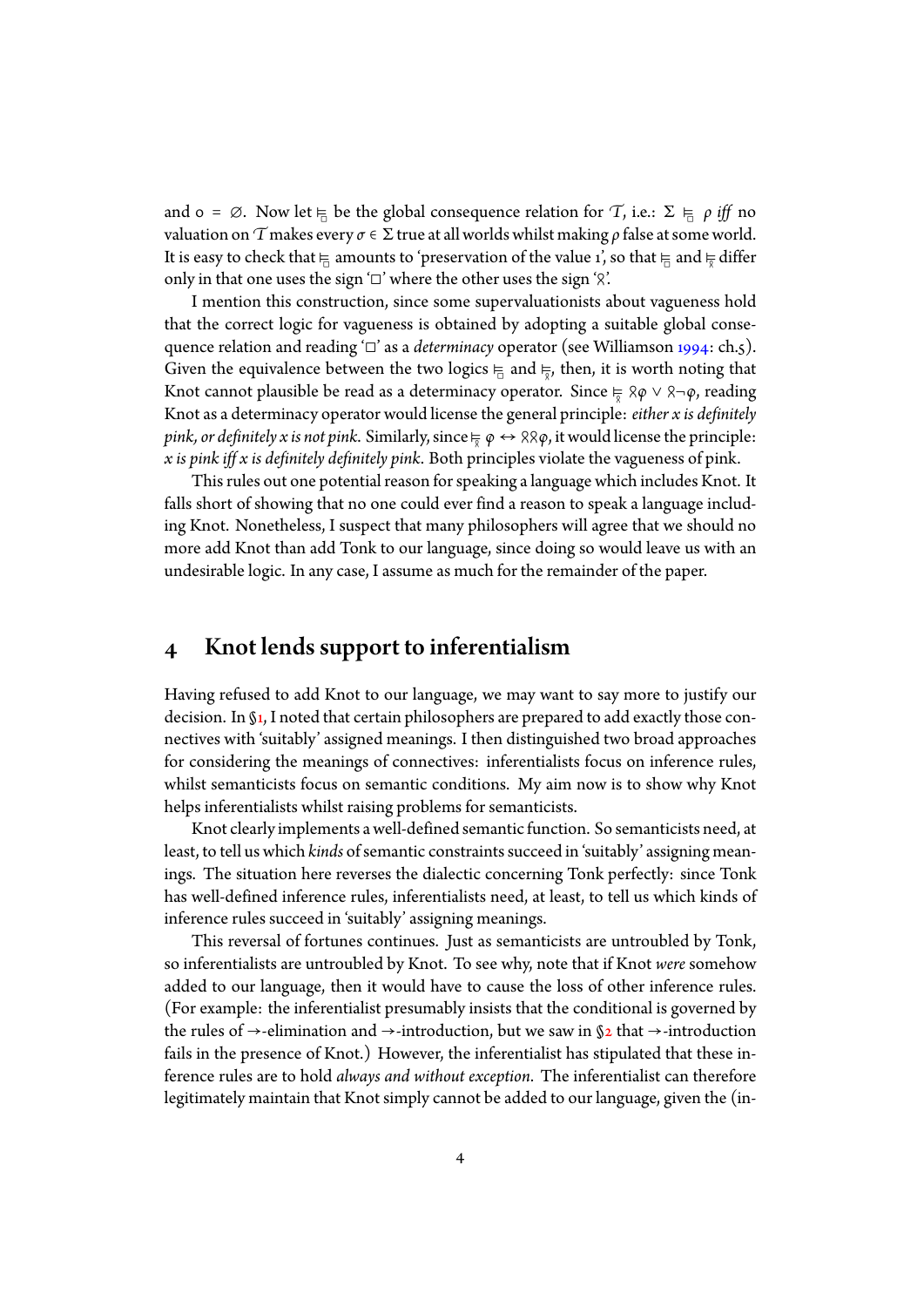ferentially specified) meanings of the other connectives.

This raises a further parallel between inferentialist reactions to Knot and semanticist reactions to Tonk. Semanticists sometimes allege that the natural deduction rules for Tonk fail even to define a meaningful connective, on the grounds that Tonk cannot be given semantic conditions. By exactly the same token, inferentialists might allege that the semantic conditions for Knot fail even to define a meaningful connective, on the grounds that Knot cannot be given natural-deduction-style inference rules, given the (inferentially specified) meanings of the other connectives.

In any case, inferentialists have highly principled reasons for refusing to incorporate Knot into their language. And it gets even better for inferentialists. Not only does Knot cause them no problems; their principled story concerning Knot suggests a new line of response to what we might call *the problem of many-valued truth-tables*.³

That problem arises as follows. As we saw in  $\S$ 2, there are systems of truth-tables with more than two truth-values, which nonetheless characterise classical sentential logic. Call these *many-valued truth-tables for classical sentential logic*. C[on](#page-4-0)sequently, the classical inference rules for the connectives  $\neg$ ,  $\wedge$ ,  $\vee$  and  $\rightarrow$  fail to pin down the twovalued truth-tables uniquely (up to isomorphism). [F](#page-1-1)rom this, one *might* conclude that the connectives' inference rules fail to determine their meanings. I say 'might', because it is not entirely obvious that the availability of many-valued truth-tables amounts to a *problematic* indeterminacy of meaning. But if it does, then inferentialism fails.

However, if inferentialists want to pin down the truth-tables for classical sentential logic, they can. Suppose they stipulate: *It is impossible to add further connectives to our language which would cause violations of any of*  $\rightarrow$ *r,*  $\vee$ *l or*  $\neg$ *r.* This stipulation is perfectly in the spirit of inferentialism: it invokes no semantic notions, and it simply repeats the inferentialist's principled reasons for denying that we should (or could) add Knot to our language. However, when assessed at the semantic level, it guarantees that any system of truth-tables has the usual relation between designated and undesignated values, i.e. (see Theorem  $3$ ):

¬*φ* is designated iff *φ* is undesignated

*φ* ∧ *ψ* is designated iff both *φ* and *ψ* are designated

*φ* [∨](#page-9-0) *ψ* is designated iff either *φ* or *ψ* is designated

¬*φ* ∨ *ψ* is designated iff either *φ* is undesignated or *ψ* is designated

Furthermore, consider the stipulation: *It is impossible to add further connectives to our language which would cause violations of the Substitutivity of Equivalents.* This stipulation again seems in the spirit of inferentialism: it mentions only inferential concerns, and inferentialists can insist upon Substitutivity as a constraint on inference (perhaps as a

<span id="page-4-0"></span><sup>&</sup>lt;sup>3</sup>This relates to Carnap's categoricity problem (see Carnap 1943: 73ff.; Smiley 1996: 6; Koslow 2010: 125–6).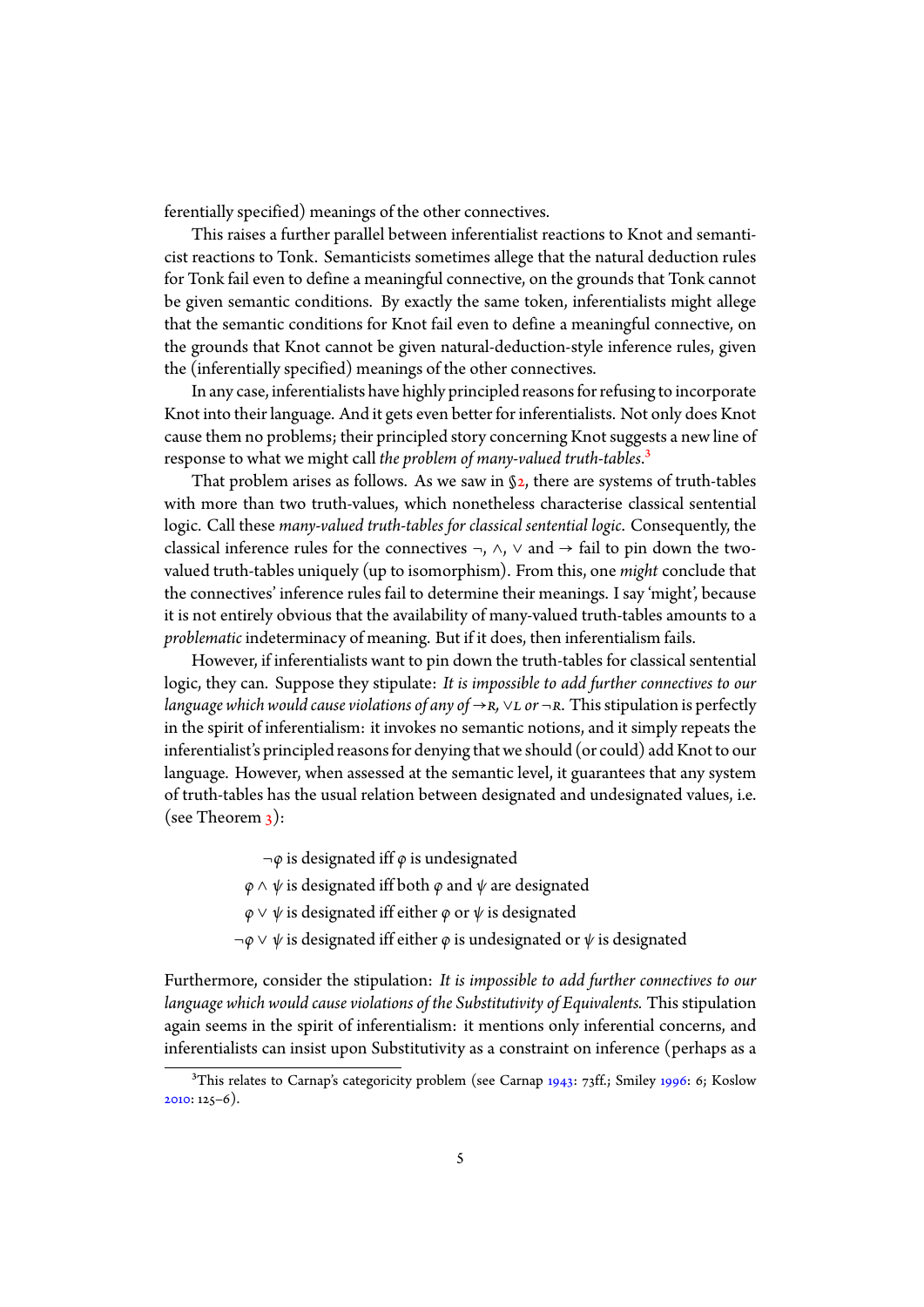structural rule). However, assessed at the semantic level, this rule uniquely determines the usual, two-valued truth-tables (up to isomorphism; see Theorem  $6$ ).

To summarise: a single inferentialist idea explains both why we should refuse to add Knot to our language, and dissolves the problem of many-valued truth-tables. Semanticists, however, still owe us a discussion of Knot.

Of course, just as inferentialists have said things about Tonk, so [se](#page-10-0)manticists will have things to say about Knot. It will be interesting to hear what they have to say. In the meantime, Knot somewhat evens the score between inferentialists and semanticists.

# 5 Technicalities

<span id="page-5-0"></span>To close this paper, I shall explore the technicalities surrounding nasty connectives and many-valued truth-tables for classical sentential logic.

I shall consider multiple languages for sentential logics. The atomic sentences of these languages are always just *p* and *q*, with arbitrary primes. The set of connectives for these languages always includes  $\{\neg, \wedge, \vee, \rightarrow\}$ . The sentence-formation rules are standard, so that a language's set of connectives determines its sentences. I use lower-case Greek letters for arbitrary sentences, upper-case Greek letters for sets of sentences, and treat ' $\perp$ ' as an abbrevation for ' $(p \land \neg p)$ '.

Let L be any set of connectives. An *L*-semantic-pair is any pair  $\langle A, D \rangle$  such that  $\mathcal A$  is an algebraic L-structure—i.e. each *n*-place connective in L is interpreted as an *n*-place function over  $\mathcal{A}$ 's domain,  $A$ —and  $D \subseteq A$ . The intuitive idea is to define a logic for the sentences whose connectives are members of L, by generating truth-tables from *A*'s functions and treating *D* as the set of designated values.

In detail, an *interpretation* on an *L*-structure *A* is any map,*v*, from the set of atomic sentences to *A*, which assigns values to complex sentences via these clauses:

| $\nu(\Delta\varphi) = \Delta\nu(\varphi)$                                | for each 1-place connective $\triangle \in L$     |
|--------------------------------------------------------------------------|---------------------------------------------------|
| $\nu(\varphi \triangleleft \psi) = \nu(\varphi) \triangleleft \nu(\psi)$ | for each 2-place connective $\triangleleft \in L$ |
| etc.                                                                     |                                                   |

In each clause, the same symbol occurs on the left, to indicate a connective of the object language, and on the right, to indicate a function on *A*. These clauses guarantee that our object-language connectives are truth-functional, and so are associated with characteristic truth-tables. To obtain our logic, we now define:  $\Sigma$   $\frac{A}{b}$ *D ρ iff* there is no interpretation *v* on  $\mathcal A$  such that  $\nu(\sigma) \in D$  for all  $\sigma \in \Sigma$  but  $\nu(\rho) \notin D$ .

It might help to connect this framework to the four-valued truth-tables of §2. So, consider the Boolean algebra whose Hasse diagram is: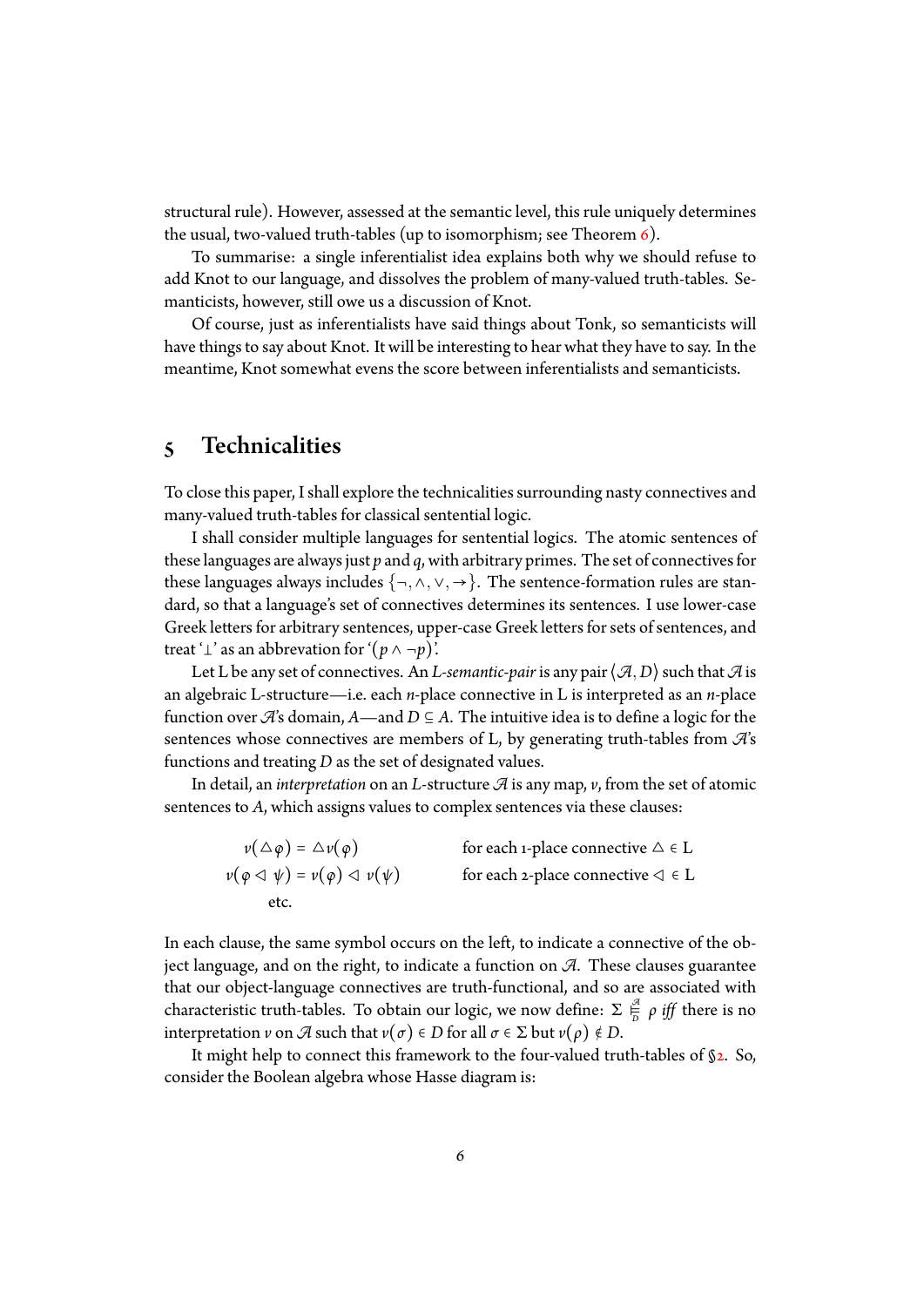

Expand this to a  $\{\neg, \wedge, \vee, \rightarrow\}$ -structure by defining  $(x \rightarrow y) =_{df} (\neg x \vee y)$ . By considering the interpretations on this structure, we obtain the initial four-valued truth-tables from §2. Expand this even further, to an  $\{\neg, \wedge, \vee, \rightarrow, \wedge\}$ -structure, by defining  $\wedge_1 = 1$ ,  $a = b$ ,  $a = a$  and  $a = b$ ; we now obtain the truth-table for Knot. Finally, if we call this  $\{\neg, \wedge, \vee, \rightarrow, \wedge\}$ -structure *K*, then  $\frac{\kappa}{\{i\}}$  is just the logic  $\frac{1}{\overline{\chi}}$ .

{1} Iti[s](#page-1-1) worth introducing some terminology to handle such uses of Boolean algebras. For any signature L <sup>⊇</sup> {¬*,*∧*,*∨*,* →}, say that an L-structure *<sup>A</sup>* is *canonically-Boolean* iff both  $(x \to y) = (\neg x \lor y)$  in  $\mathcal A$  and  $\mathcal A$ 's  $\{\neg, \wedge, \vee\}$ -reduct is a Boolean algebra.<sup>4</sup> In these terms, the  $\{\neg, \land, \lor, \rightarrow, \land\}$ -structure *K* is canonically-Boolean.

Most semantic-pairs are not very interesting, but some will be extremely import[a](#page-6-0)nt to us. Using  $\vDash$  for our familiar classical sentential logic, say that a semantic-pair  $\langle A, D \rangle$  is *proto-classical* just in case the relations ⊨ and  $\frac{A}{P}$  $\frac{a}{D}$  are coextensive over any sentences whose only connectives are among  $\neg$ ,  $\wedge$ ,  $\vee$  and  $\rightarrow$ . Intuitively, the logic of a proto-classical semantic-pair behaves exactly like classical sentential logic, provided we restrict our attention to sentences containing the usual connectives. My interest lies in what happens when we consider other connectives.

To explore this, it will help to consider some general principles that might govern a logic. I call the following fourteen principles the *classical principles*:

$$
\frac{\Sigma \vdash \varphi \qquad \varphi, \Delta \vdash \rho}{\varphi \vdash \varphi} \text{ iff } \frac{\Sigma \vdash \varphi \qquad \varphi, \Delta \vdash \rho}{\Sigma, \Delta \vdash \rho} \text{ iff } \frac{\Sigma \vdash \varphi}{\varphi, \Sigma \vdash \rho} \text{ iff } \frac{\Sigma \vdash \bot}{\Sigma \vdash \rho} \text{ iff } \frac{\Sigma \vdash \bot}{\Sigma \vdash \rho} \text{ iff } \frac{\varphi, \psi, \Sigma \vdash \rho}{\varphi \land \psi, \Sigma \vdash \rho} \land \bot \qquad \frac{\Sigma \vdash \varphi}{\Sigma \vdash \varphi \land \psi} \land \mathbb{R}
$$
\n
$$
\frac{\varphi, \Sigma \vdash \rho \qquad \psi, \Sigma \vdash \rho}{\varphi \lor \psi, \Sigma \vdash \rho} \lor \mathbf{L} \qquad \frac{\Sigma \vdash \varphi}{\Sigma \vdash \varphi \lor \psi} \lor \mathbf{R_1} \qquad \frac{\Sigma \vdash \varphi}{\Sigma \vdash \psi \lor \varphi} \lor \mathbf{R_2}
$$

<span id="page-6-0"></span><sup>&</sup>lt;sup>4</sup>Cf. Church (1953: n.3). When we have two signatures L<sup>+</sup> ⊇ L and an L<sup>+</sup>-structure M<sup>+</sup>, we can obtain a unique L-structure *M* by ignoring the interpretations of all the symbols in  $L^+ \setminus L$ ; we then say that *M* is *M*<sup>+</sup> 's L-*reduct*, and that *M*<sup>+</sup> is a *signature-expansion* of *M*.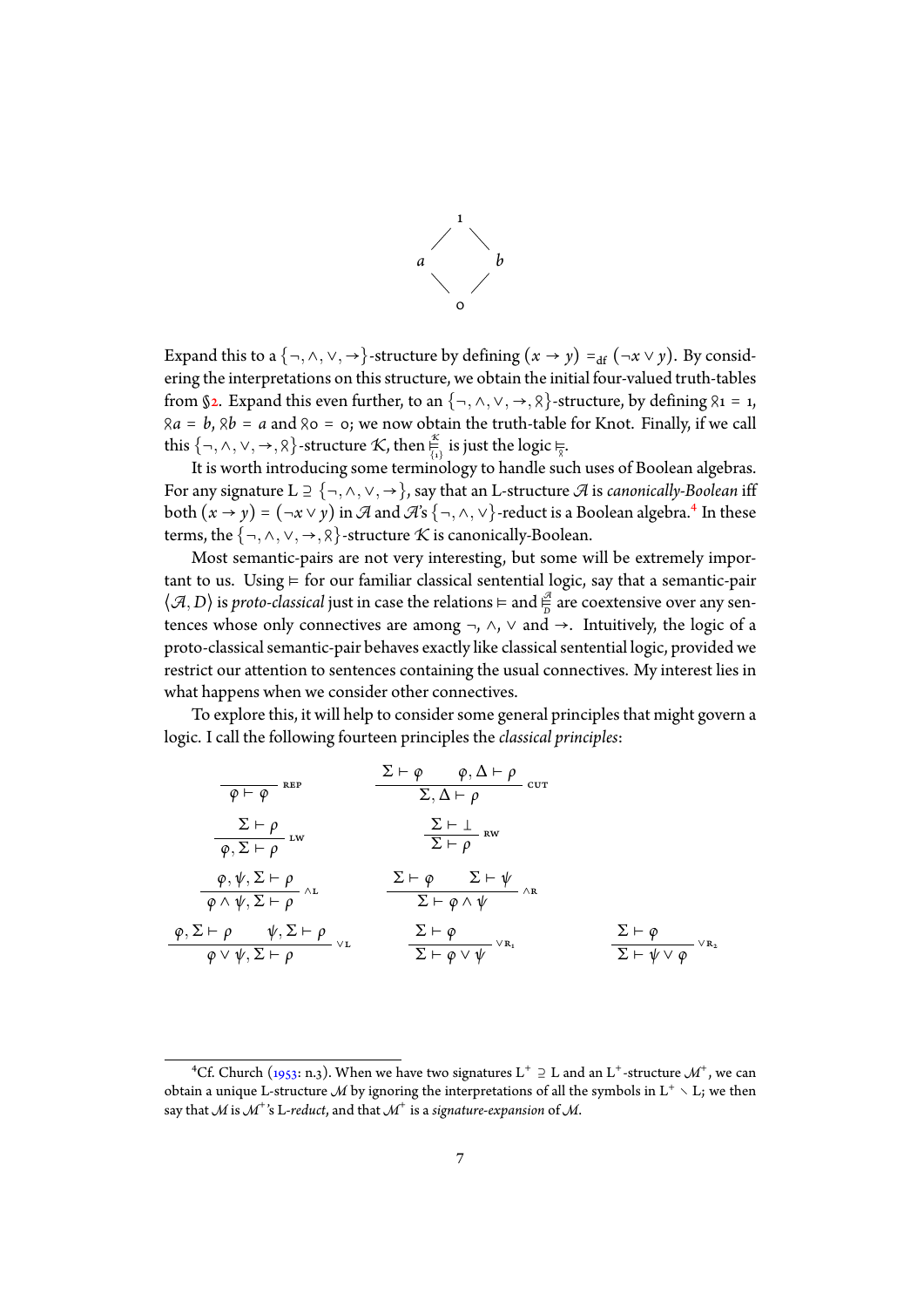$$
\frac{\Sigma \vdash \varphi}{\neg \varphi, \Sigma \vdash \bot} \neg L\n\qquad\n\frac{\varphi, \Sigma \vdash \bot}{\Sigma \vdash \neg \varphi} \neg R\n\qquad\n\frac{\varphi, \Sigma \vdash \bot}{\neg \neg \varphi \vdash \varphi} \text{dne}
$$
\n
$$
\frac{\varphi, \Sigma \vdash \bot}{\Sigma \vdash \varphi \rightarrow \psi} \rightarrow R\n\qquad\n\frac{\Sigma \vdash \varphi \qquad \psi, \Sigma \vdash \rho}{\varphi \rightarrow \psi, \Sigma \vdash \rho} \rightarrow L
$$

Classical sentential logic validates  $\wedge$ R, for example, in that *if* both  $\Sigma \models \varphi$  and  $\Sigma \models \psi$ , *then*  $\Sigma \vDash \varphi \land \psi$ . Indeed, the classical principles are so named, because they provide a sound and complete sequent-calculus-style proof theory for classical sentential logic.

In addition to the classical principles, I should also mention the *Substitutivity of Equivalents*, more briefly called *sub*:

$$
\frac{\Sigma \vdash \rho \qquad \varphi \vdash \psi \qquad \psi \vdash \phi}{\Sigma \vdash \rho^*}
$$
   
 
$$
\frac{\Sigma \vdash \rho \qquad \psi \vdash \psi \qquad \text{with } \rho \text{ and } \rho^* \text{ differ only in that one contains an instance}
$$

Classical sentential logic validates all of the classical principles and sub. My aim is to classify the circumstances under which proto-classical semantic-pairs can *violate* either a classical principle or sub.

I shall start by generalising the construction of many-valued truth-tables from  $\S_2$ <sup>5</sup>.

**Theorem 1:** Let  $\mathcal A$  be canonically-Boolean with  $D \subseteq A$ . Then  $\langle \mathcal A, D \rangle$  is proto-classical iff *D is a filter on A.*

<span id="page-7-0"></span>*Proof.* Left-to-right. Fix  $\mathcal A$  as described, and suppose  $D \subseteq A$  is not a filter. There are three possible cases to consider, and in each case  $\langle A, D \rangle$  is not proto-classical:

*Case 1.*  $o \in D$ . Then  $\frac{a}{b} p \land \neg p$ , since  $v(p \land \neg p) = o \in D$  for all  $v$ . *Case 2.*  $a \in D$  and  $a \leq b$  but  $b \notin D$ , for some  $a, b \in A$ . Then  $p \nmid_{D}^{\mathcal{A}}$ *D p* ∨ *q*, since  $\nu(p) = a$  and  $\nu(q) = b$  gives  $\nu(p \vee q) = b \notin D$ . *Case 3. a*, *b* ∈ *D* but *a*  $\land$  *b* ∉ *D*, for some *a*, *b* ∈ *A*. Then *p*, *q*  $\frac{d}{b}$  $\frac{q}{b}$  *p*  $\wedge$  *q*, since *v*(*p*) = *a* and  $\nu(q) = b$  gives  $\nu(p \wedge q) = a \wedge b \notin D$ .

*Right-to-left.* Fix  $\mathcal A$  as described, with a filter  $D \subseteq A$ , and a set of sentences  $\Sigma \cup \{\rho\}$ whose only connectives are among  $\neg$ ,  $\wedge$ ,  $\vee$ , and  $\rightarrow$ . We must show that  $\Sigma$   $\frac{A}{\overline{D}}$  $\sum_{D}^{\infty}$  *ρ* iff  $\Sigma \models \rho$ .

 $N$ *ecessity.* If  $\Sigma$   $\frac{\mathscr{A}}{\overline{D}}$  $\frac{dP}{dD}$  *ρ*, then there is no interpretation *v* on *A* such that *v*(*σ*) = 1 for all  $\sigma \in \Sigma$  and  $\nu(\rho) = \sigma$ . A fortiori, there is no interpretation  $\nu$  with range  $\{\sigma, 1\}$  such that  $\nu(\sigma) = 1$  for all  $\sigma \in \Sigma$  and  $\nu(\rho) = 0$ . Hence  $\Sigma \models \rho$ 

*Sufficiency.* If  $\Sigma \models \rho$ , then there is a sequent-style proof, using only the classical principles, whole last line is  $\Sigma_{\text{o}} \vdash \rho$ , for some finite  $\Sigma_{\text{o}} \subseteq \Sigma$ . I claim that, for any sequent

<sup>&</sup>lt;sup>5</sup>This extends Church's (1944: 494, 1953: 41–2) observation that any Boolean algebra yields a truth-table for classical sentential logic if we treat either  $\{1\}$  or some ultrafilter on the algebra as designated. (Church describes the truth-tables that result from ultrafilters as '*normal in the sense of Carnap*'.) Recall that *D* is a filter provided (1)  $\circ \notin D$ ; (2) if  $a \in D$  and  $a \leq b$  then  $b \in D$ ; and (3) if  $a, b \in D$  then *a*  $\land$  *b* ∈ *D*. *D* is an ultrafilter pr[ovide](#page-11-0)d also [\(4\)](#page-11-1) either *a* ∈ *D* or  $\neg$ *a* ∈ *D* for all algebraic elements *a*.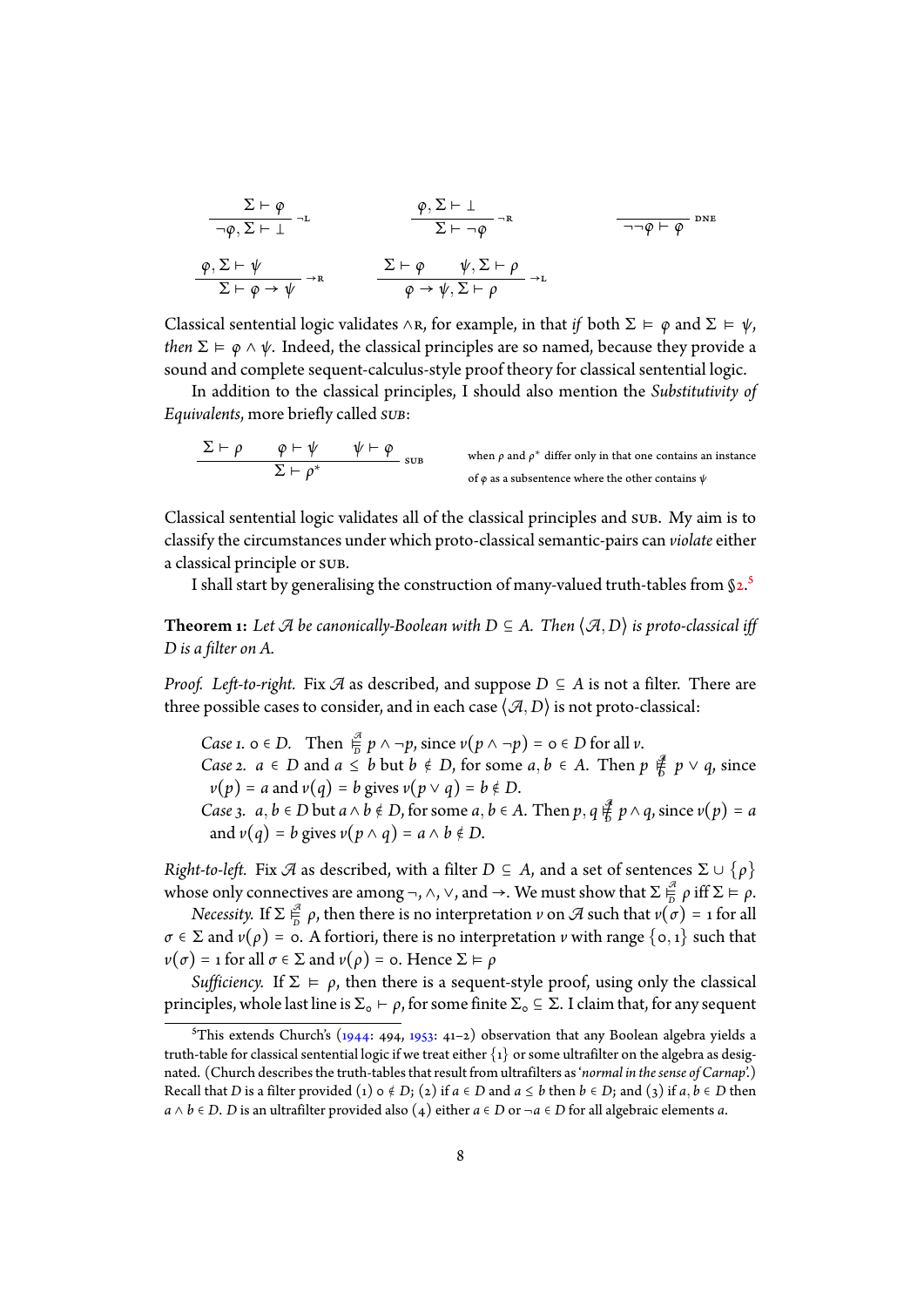$\Phi \vdash \tau$  in this proof, we have  $\nu(\wedge \Phi) \leq \nu(\tau)$  for any interpretation  $\nu$  on  $\mathcal{A}$ . The claim is established by induction on height. For example, consider a use of ∨L:

$$
\frac{\varphi, \Gamma \vdash \tau \qquad \psi, \Gamma \vdash \tau}{\varphi \vee \psi, \Gamma \vdash \tau} \vee \iota
$$

Suppose, for induction, that  $v(\varphi \wedge \wedge \Gamma) \leq v(\tau)$  and  $v(\psi \wedge \wedge \Gamma) \leq v(\tau)$ . Then by invoking the recursion clauses for*v* and the distributivity laws of Boolean algebras:

$$
\nu((\varphi \vee \psi) \wedge \bigwedge \Gamma)) = \nu(\varphi \wedge \bigwedge \Gamma) \vee \nu(\psi \wedge \bigwedge \Gamma) \leq \nu(\tau) \vee \nu(\tau) = \nu(\tau)
$$

as required. The other cases are similar, establishing that  $\nu(\wedge \Phi) \leq \nu(\tau)$ . Since *D* is closed upwards and closed under finite meet,  $\Phi \, \frac{A}{D}$  $\frac{a}{p}$  *τ*. Hence  $\Sigma_{\text{o}} \frac{a}{p}$  $\frac{a}{b}$   $\rho$  and so  $\Sigma \frac{a}{b}$ *D ρ*.

However, Theorem 1 does not exhaust the proto-classical semantic-pairs. Let *F* be an {¬*,*∧*,*∨*,* →}-structure with domain {1*, <sup>a</sup>,* <sup>0</sup>} and functions given by

|             |                       | $\wedge$ 1 a o           |  |  | $\vee$ 1 a o               |  | $\rightarrow$ 1 a o      |                 |  |
|-------------|-----------------------|--------------------------|--|--|----------------------------|--|--------------------------|-----------------|--|
|             | $\overline{1 \mid 0}$ | $1 \vert 1$ 0 0          |  |  | $1 \mid 1 \mid 1 \mid 1$   |  |                          | $1 \vert 1$ 0 0 |  |
| $a \mid 1$  |                       | $a \mid o \mid o \mid o$ |  |  | $a \mid 1$ 0 0             |  | $a \mid 1 \mid 1 \mid 1$ |                 |  |
| $\circ$   1 |                       | $0$ 0 0 0                |  |  | $0 \mid 1 \quad 0 \quad 0$ |  | $0 \mid 1 \mid 1 \mid 1$ |                 |  |

Intuitively, *a* is a frivolous alternative to 0 in the two-valued truth-tables, hence  $\langle f, \{1\} \rangle$ is proto-classical. But *F* is not canonically-Boolean, since  $\neg \neg a = o \neq a$ .

We now have a sense of the range of proto-classical semantic-pairs. The next task is to generalise the construction of Knot from §2. Say that a semantic-pair  $\langle A,D \rangle$  is *knotty* iff there is some signature-expansion  $\mathcal B$  of  $\overline{\mathcal A}$  such that  $\frac{\mathbb B}{\overline{D}}$  $\frac{a}{b}$  violates all of sub,  $\rightarrow$ R,  $\vee$ L and ¬r. Intuitively, a semantic-pair is knotty just when we can add a single new connective which would be exactly as disruptive as Kn[ot.](#page-1-1) The next Theorem gives us a sufficient condition for knottiness:

**Theorem 2:** If  $\langle A, D \rangle$  is proto-classical and there is some  $a \in A$  such that  $a, \neg a \notin D$ , then  $\langle A, D \rangle$  *is knotty.* 

<span id="page-8-0"></span>*Proof.* Let † be a one-place connective not in*A*'s signature. Expand*A*to *B* by defining  $\dagger$  on *A* as follows:  $\dagger a = \neg a$ ,  $\dagger \neg a = a$  and  $\dagger x = x$  otherwise. Here is a compressed truthtable for some pertinent formulas for the logic  $\frac{\mathcal{B}}{D}$  $\frac{p}{\overline{D}}$ :

$$
\begin{array}{c|ccccccccc}\n\varphi & \varphi \rightarrow \varphi & \varphi \lor \neg \varphi & \varphi \rightarrow +\varphi & \neg(\varphi \rightarrow +\varphi) & \neg \neg(\varphi \rightarrow +\varphi) \\
\hline\na \text{ or } \neg a & \checkmark & \checkmark & \times & \checkmark \\
\text{otherwise} & \checkmark & \checkmark & \checkmark & \checkmark\n\end{array}
$$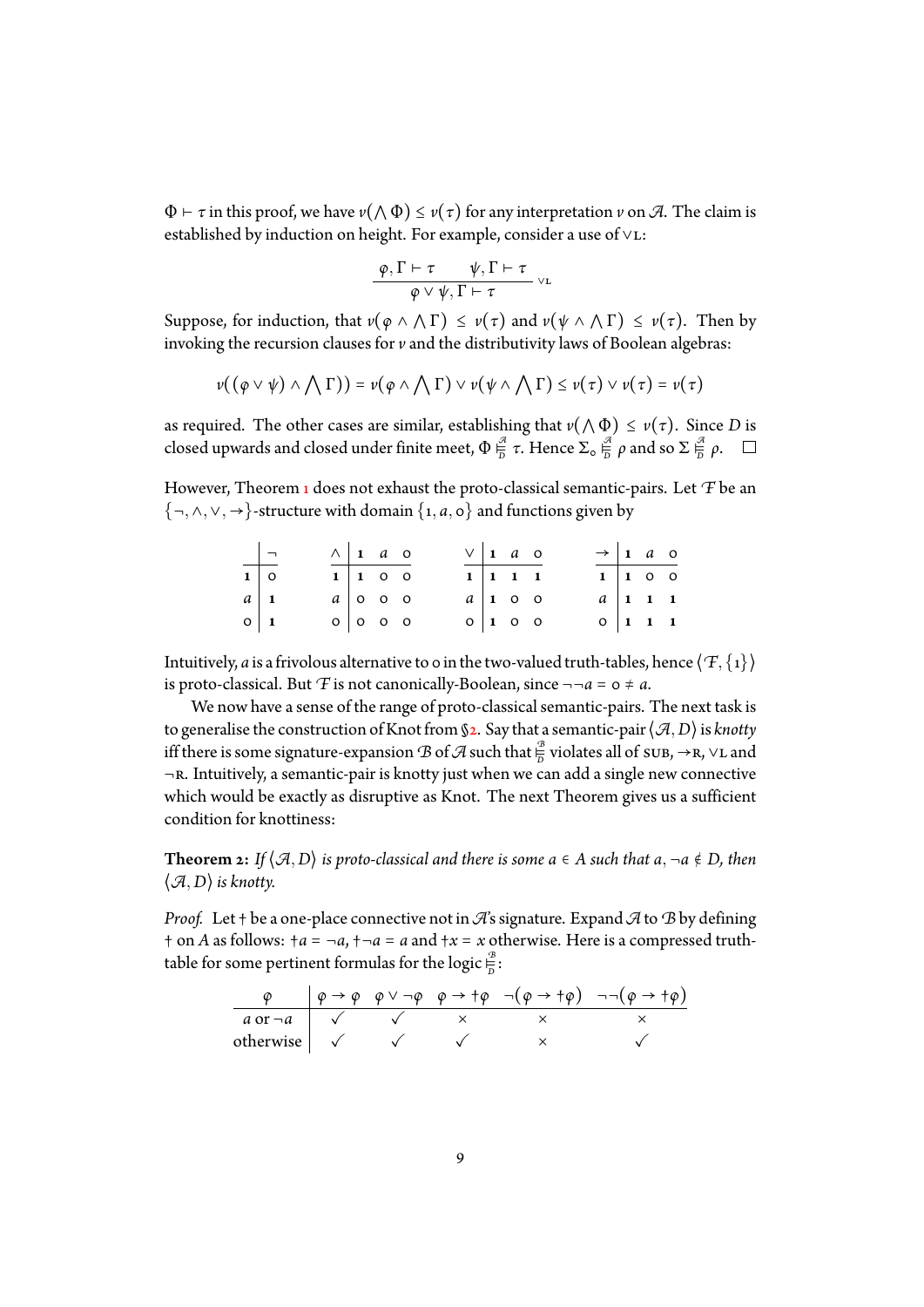A tick on a row indicates that the sentence is designated (i.e. *v* assigns it a member of *D*) for the stated value of *φ*; a cross on a row indicates that it is undesignated for that value. For example, the table indicates: *if*  $v(\varphi) \in \{a, \neg a\}$ , then  $v(\varphi \to \neg \varphi) \notin D$ . To see this, observe that  $\varphi \rightarrow \neg \varphi \stackrel{\mathcal{B}}{\models}$  $\frac{1}{2}$  →*φ*, since  $\langle B, D \rangle$  is proto-classical; so if *v*(*φ*) ∈ {*a,* →*a*} then  $\nu(\neg\varphi) = \neg\nu(\varphi) \notin D$ , so that  $\nu(\varphi \to \neg \varphi) = \nu(\varphi \to \neg \varphi) \notin D$ . Equally, the table indicates: *if*  $v(\varphi) \notin \{a, \neg a\}$ *, then*  $v(\varphi \to \tau \varphi) \in D$ . To see this, observe that  $\frac{B}{D}$  $\frac{p}{\overline{p}}$   $\varphi \rightarrow \varphi$ , since  $\langle B, D \rangle$  is proto-classical; and so if  $\nu(\varphi) \notin \{a, \neg a\}$  then  $\nu(\tau \varphi) = \tau \nu(\varphi) = \nu(\varphi)$ , so that  $v(\varphi \to +\varphi) = v(\varphi \to \varphi) \in D$ . The other entries on the table can be confirmed similarly. It follows that:

SUB fails: since 
$$
p \frac{\beta}{\beta} + p
$$
 and  $\frac{p}{\beta} \frac{\beta}{p}$   $p$  and  $\frac{\beta}{\beta} p \rightarrow p$ , but  $\frac{\beta}{\beta} p \rightarrow \frac{p}{\beta}$ .  
\n $\rightarrow R$  fails: since  $p \frac{\beta}{\beta} + p$ , but  $\frac{\beta}{\beta} p \rightarrow \frac{p}{\beta}$ .  
\n $\lor$  L fails: since  $p \frac{\beta}{\beta} p \rightarrow \frac{p}{\beta} p \rightarrow \frac{p}{\beta} p \rightarrow \frac{p}{\beta} p \rightarrow \frac{p}{\beta} p \rightarrow \frac{p}{\beta} p \rightarrow \frac{p}{\beta} p \rightarrow \frac{p}{\beta} p \rightarrow \frac{p}{\beta} p \rightarrow \frac{p}{\beta} p \rightarrow \frac{p}{\beta} p \rightarrow \frac{p}{\beta} p \rightarrow \frac{p}{\beta} p \rightarrow \frac{p}{\beta} p \rightarrow \frac{p}{\beta} p \rightarrow \frac{p}{\beta} p \rightarrow \frac{p}{\beta} p \rightarrow \frac{p}{\beta} p \rightarrow \frac{p}{\beta} p \rightarrow \frac{p}{\beta} p \rightarrow \frac{p}{\beta} p \rightarrow \frac{p}{\beta} p \rightarrow \frac{p}{\beta} p \rightarrow \frac{p}{\beta} p \rightarrow \frac{p}{\beta} p \rightarrow \frac{p}{\beta} p \rightarrow \frac{p}{\beta} p \rightarrow \frac{p}{\beta} p \rightarrow \frac{p}{\beta} p \rightarrow \frac{p}{\beta} p \rightarrow \frac{p}{\beta} p \rightarrow \frac{p}{\beta} p \rightarrow \frac{p}{\beta} p \rightarrow \frac{p}{\beta} p \rightarrow \frac{p}{\beta} p \rightarrow \frac{p}{\beta} p \rightarrow \frac{p}{\beta} p \rightarrow \frac{p}{\beta} p \rightarrow \frac{p}{\beta} p \rightarrow \frac{p}{\beta} p \rightarrow \frac{p}{\beta} p \rightarrow \frac{p}{\beta} p \rightarrow \frac{p}{\beta} p \rightarrow \frac{p}{\beta} p \rightarrow \frac{p}{\beta} p \rightarrow \frac{p}{\beta} p \rightarrow \frac{p}{\beta} p \rightarrow \frac{p}{\beta} p \rightarrow \frac{p}{\beta} p \rightarrow \frac{p}{\beta} p \rightarrow \frac{p}{\beta} p \rightarrow \frac{p}{\beta} p \rightarrow \frac{p}{\beta} p \rightarrow \frac{p}{\beta} p \rightarrow \frac{p}{\beta} p \$ 

Note that Theorem 2 assumes only that  $\langle A, D \rangle$  is proto-classical, and not that  $\mathcal A$  is canonically-Boolean. Moreover, since  $\frac{1}{\sqrt{2}}$  is just a special case of  $+$  in  $\frac{1}{\sqrt{2}}$  $\frac{2}{D}$ , this Theorem properly generalises the construction of Knot.

The key to Theo[re](#page-8-0)m  $2$  is the existence of an undesignated element whose negation is also undesignated. Banning this case pins down the behaviour of the logic significantly, as the next three results show.

**Theorem 3:** Let  $\langle A, D \rangle$  [b](#page-8-0)e proto-classical, with no  $a \in A$  such that  $a, \neg a \notin D$ . Then: <sup>¬</sup>*<sup>a</sup>* <sup>∈</sup> *D iff a* <sup>∉</sup> *D; a* <sup>∧</sup> *<sup>b</sup>* <sup>∈</sup> *D iff both a* <sup>∈</sup> *D and b* <sup>∈</sup> *D; a* <sup>∨</sup> *<sup>b</sup>* <sup>∈</sup> *D iff either a* <sup>∈</sup> *D or b* <sup>∈</sup> *D; and*  $a$  →  $b$  ∈  $D$  *iff either*  $a ∉ D$  *or*  $b ∈ D$ *.* 

<span id="page-9-0"></span>*Proof. Negation.* Since  $\langle A, D \rangle$  is proto-classical, *A* has at least one undesignated value, say *c*. If there were some  $a \in D$  such that both  $a, \neg a \in D$ , then setting  $v(p) = a$  and  $\nu(q) = c$  we would have  $p, \neg p \notin B$  $\notin q$ , contradicting proto-classicality.

*Conjunction.* This holds since  $p, q \stackrel{\mathcal{A}}{\underset{D}{\rightleftarrows}}$  $\frac{a}{\overline{p}}$  *p*  $\wedge$  *q* and *p*  $\wedge$  *q*  $\frac{a}{\overline{p}}$  $\frac{a}{\overline{D}}$  *p* and *p* ∧ *q*  $\frac{a}{\overline{D}}$  $\frac{a}{b}$  q.

*Disjunction.* If  $a \in D$  then  $a \vee b \in D$ , since  $p \stackrel{a}{\not{p}}$  $\frac{a}{b}$  *p* ∨ *q*; likewise if *b* ∈ *D* then *a*∨*b* ∈ *D*. Conversely, if *a*, *b* ∉ *D*, then  $\neg a, \neg b \in D$  by the clause for Negation; and since  $\neg p, p \lor q \overset{\mathcal{A}}{\underset{D}{\models}}$  $\frac{a}{b}$  *q*, we must have *a* ∨ *b*  $\notin$  *D*.

*Conditional.* Since  $\langle A, D \rangle$  is proto-classical,  $a \to b \in D$  iff  $\neg a \lor b \in D$ ; so this follows in the clauses of Negation and Disiunction. from the clauses of Negation and Disjunction.

With Theorem 2, this vindicates my remark that we can pin down the relations between designated and undesignated values via the stipulation: *It is impossible to add further connectives to our language which would cause violations of any of*  $\rightarrow$ *r,*  $\vee$ *l or*  $\neg$ *r* (see §5).

The next T[h](#page-8-0)eorem shows that Knot-like connectives are the nastiest possible connectives which can be defined on semantic-pairs, and that our sufficient condition for knottiness (from Theorem  $2$ ) is also necessary: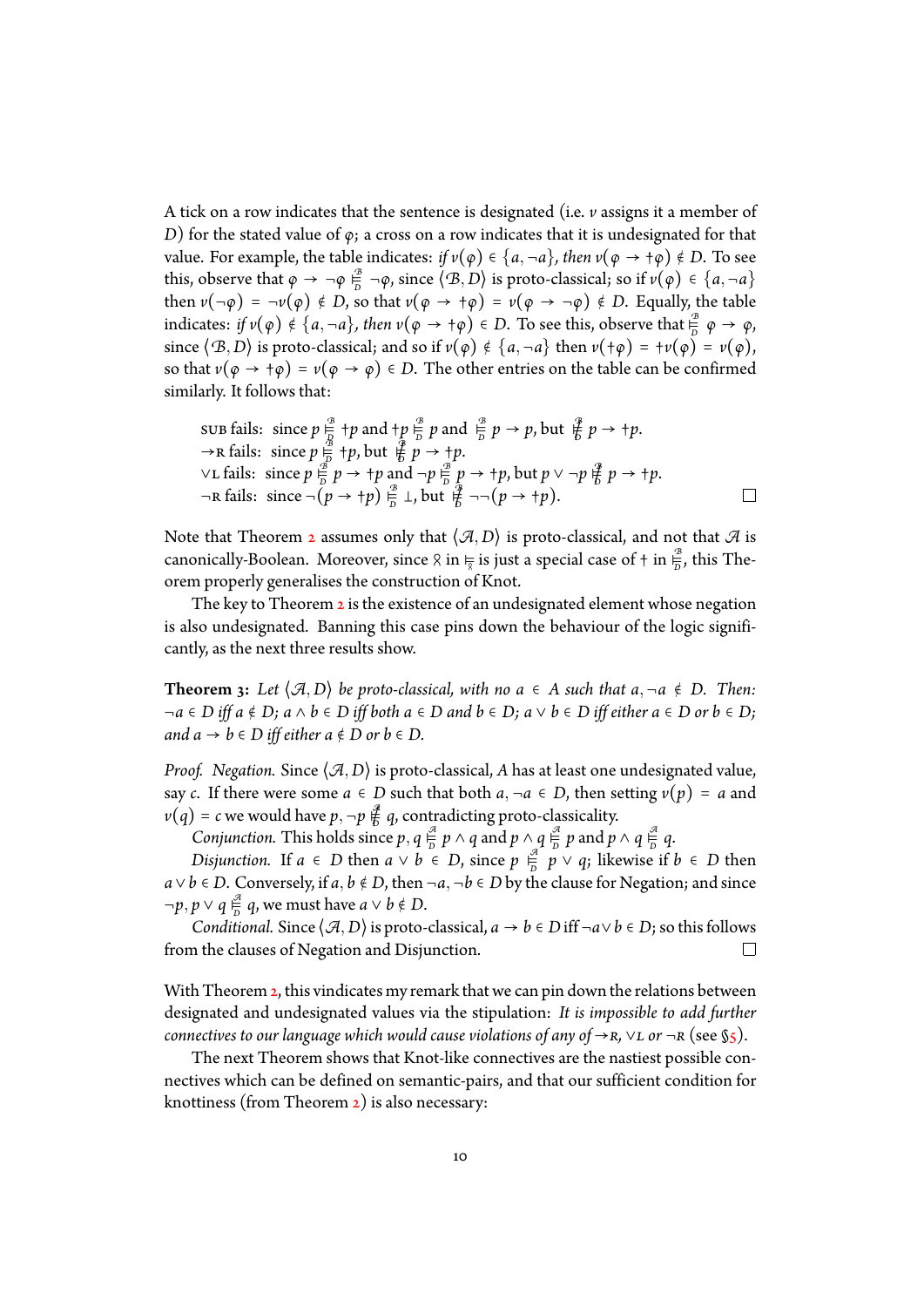Theorem 4: Let  $\langle A, D \rangle$  be proto-classical. Then  $\frac{A}{D}$ *D validates all the classical principles, except perhaps* →*r,* ∨*l,* ¬*r. Furthermore, if there is no a* ∈ *A such that a,* ¬*a* ∉ *D, then*  $\frac{a}{b}$ *D validates all the classical principles.*

<span id="page-10-1"></span>*Proof.* I shall prove the hardest case, leaving the remainder for the reader. The case is that ∨L holds when there is no  $a \in A$  such that  $a, \neg a \notin D$ . So suppose that  $\varphi, \Sigma \frac{a}{b}$  $\frac{a}{D}$   $\rho$  and  $\psi$ ,  $\Sigma$   $\frac{a}{b}$ *D z P*. Suppose that *v*(*σ*) ∈ *D* for all *σ* ∈ Σ, and *v*(*φ* ∨ *ψ*) = *v*(*φ*) ∨ *v*(*ψ*) ∈ *D*. Then by Theorem 3 either  $v(\varphi) \in D$  or  $v(\psi) \in D$ ; and either way,  $v(\rho) \in D$ , because both  $\varphi$ ,  $\Sigma \stackrel{\mathscr{B}}{\models} \rho$  and  $\psi$ ,  $\Sigma \stackrel{\mathscr{B}}{\models} \rho$ . Hence  $\varphi \vee \psi$ ,  $\Sigma \stackrel{\mathscr{B}}{\models} \rho$ .  $\varphi$ , Σ $\frac{a}{b}$  $\frac{a}{b}$   $\rho$  and  $\psi$ ,  $\Sigma \frac{a}{b}$  $\frac{a}{\overline{D}}$  *ρ*. Hence *φ* ∨  $\psi$ , Σ  $\frac{a}{\overline{D}}$ *D ρ*.

Between them, then, Theorems  $2$  and  $4$  yield a necessary and sufficient condition for knottiness. [Mo](#page-9-0)reover, Theorems  $1-4$  immediately yield a nice Corollary:

**Corollary 5:** Let  $\mathcal A$  be canonically-Boolean with  $D \subseteq A$ . Then  $\langle \mathcal A, D \rangle$  is proto-classical but *knotty iff D is a filter but not an ul[tr](#page-8-0)[a](#page-7-0)[-fi](#page-10-1)lt[er](#page-10-1) on A.*

Finally, even when a semantic-pair is not knotty, we can almost always find *some* nasty connectives; we just need to focus on failures of sub.

**Theorem 6:** If  $\langle A, D \rangle$  *is proto-classical, then the following are equivalent:* 

- *(a) A's* {¬*,*∧*,*∨}*-reduct is isomorphic to the two-element Boolean algebra*
- (*b*) for any signature-expansion  $B$  of  $\mathcal{A}$ ,  $\frac{B}{D}$  $\frac{2}{D}$  validates sub

<span id="page-10-2"></span><span id="page-10-0"></span>*Proof.* (a)  $\Rightarrow$  (b). Just observe that {¬,  $\land$ ,  $\lor$ } is expressively adequate for the twoelement Boolean algebra.

<span id="page-10-3"></span> $(b) \Rightarrow (a)$ . Suppose (a) is false. Since  $\langle A, D \rangle$  is proto-classical, *A* has at least three membe[rs](#page-10-2); so s[up](#page-10-3)pose we have distinct  $a, b \in D$  and  $c \notin D$  (the other case is exactly similar). Expand  $\mathcal A$  to  $\mathcal B$  by adding three one-place function-symbols, a, b and  $\dagger$ , to its sign[atu](#page-10-3)re, i[nte](#page-10-2)rpreted asf[ol](#page-10-2)lows:

$$
ax = a for all x \in A
$$
  
bx = b for all x \in A  

$$
+x = x for all x \in A \setminus \{b\}, but +b = c
$$

Then a $p \frac{B}{D}$  $\frac{a}{\overline{D}}$  b*p*, b*p*  $\frac{a}{\overline{D}}$  $\frac{a}{\overline{D}}$  ap and  $\frac{a}{\overline{D}}$  $\frac{a}{b}$  +a*p*, but  $\frac{a}{b}$ *D* †b*p*.

Given our ability to move between algebraic structures and truth-tables, Theorem 6 vindicates my claim that we can pin down the usual truth-tables via the stipulation: *It is impossible to add further connectives to our language which would cause violations of the Substitutivity of Equivalents* (see §4). Moreover, Theorem 6 has an immediate corollar[y:](#page-10-0)

 $\Box$